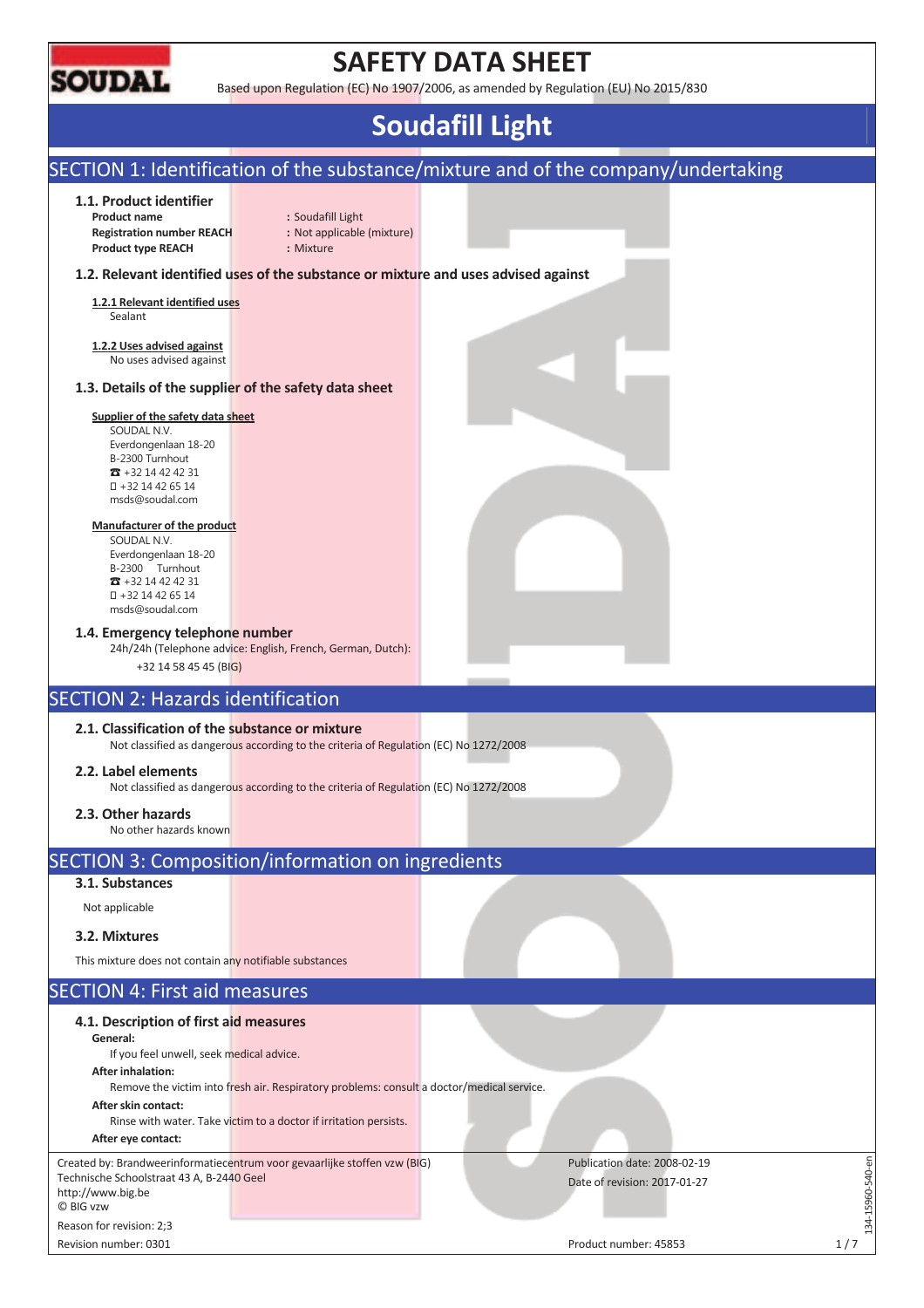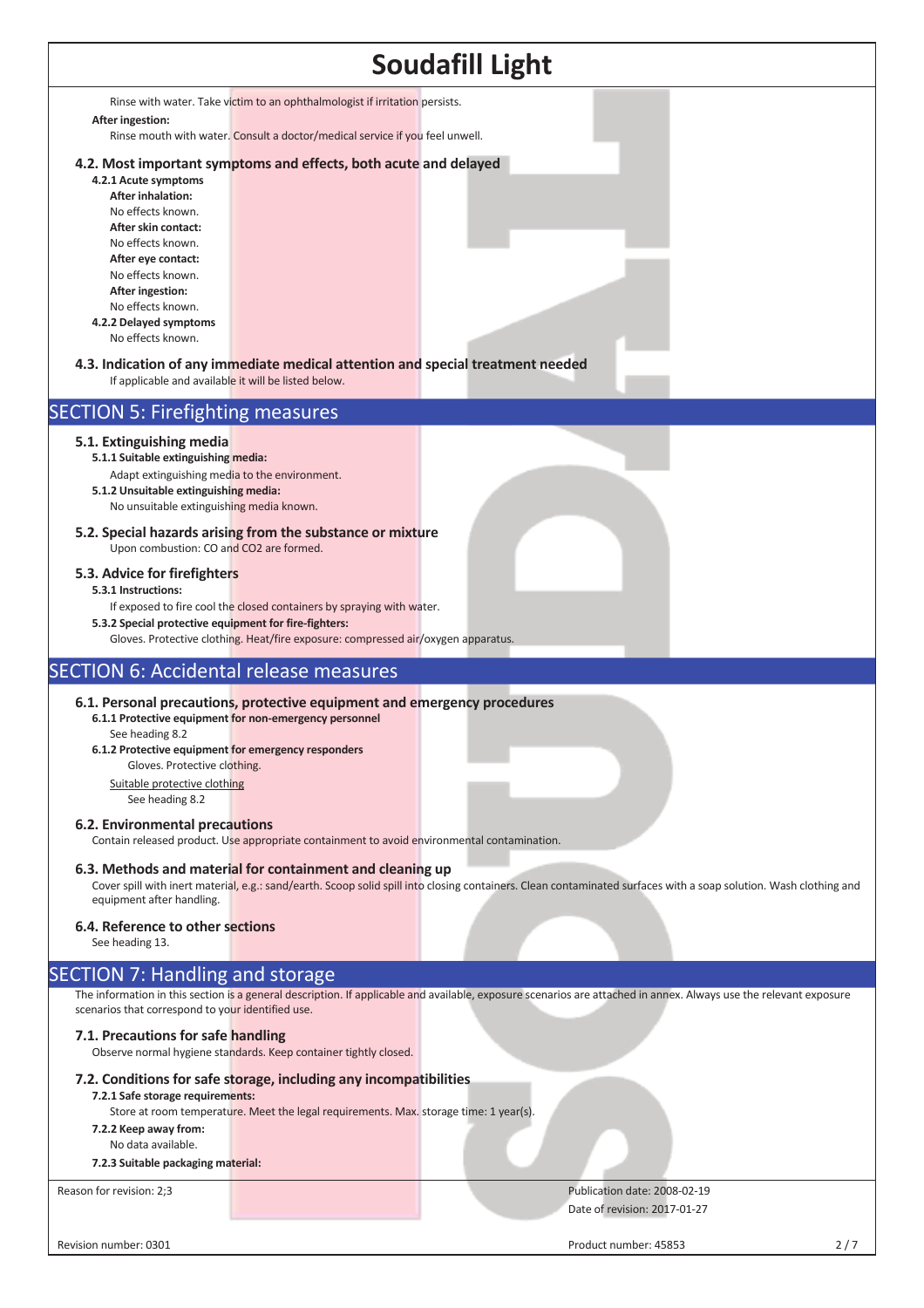Polyethylene.

### **7.2.4 Non suitable packaging material:**

No data available

#### **7.3. Specific end use(s)**

If applicable and available, exposure scenarios are attached in annex. See information supplied by the manufacturer.

### SECTION 8: Exposure controls/personal protection

#### **8.1. Control parameters**

**8.1.1 Occupational exposure** 

**a) Occupational exposure limit values**  If limit values are applicable and available these will be listed below.

## **b) National biological limit values**

If limit values are applicable and available these will be listed below. **8.1.2 Sampling methods** 

- If applicable and available it will be listed below.
- **8.1.3 Applicable limit values when using the substance or mixture as intended**
	- If limit values are applicable and available these will be listed below.

#### **8.1.4 DNEL/PNEC values**

If applicable and available it will be listed below.

#### **8.1.5 Control banding**

If applicable and available it will be listed below.

### **8.2. Exposure controls**

The information in this section is a general description. If applicable and available, exposure scenarios are attached in annex. Always use the relevant exposure scenarios that correspond to your identified use.

#### **8.2.1 Appropriate engineering controls**

**8.2.2 Individual protection measures, such as personal protective equipment**

Observe normal hygiene standards. Keep container tightly closed. Do not eat, drink or smoke during work.

#### a) Respiratory protection:

Respiratory protection not required in normal conditions. b) Hand protection:

- Gloves.
- c) Eye protection:
- Safety glasses.
- d) Skin protection:

#### Protective clothing.

#### **8.2.3 Environmental exposure controls:**

See headings 6.2, 6.3 and 13

### SECTION 9: Physical and chemical properties

### **9.1. Information on basic physical and chemical properties**

| Physical form               | Paste                                                  |
|-----------------------------|--------------------------------------------------------|
|                             |                                                        |
| Odour                       | Characteristic odour                                   |
| Odour threshold             | No data available                                      |
| Colour                      | Variable in colour, depending on the composition       |
| Particle size               | Not applicable                                         |
| <b>Explosion limits</b>     | Not applicable                                         |
| Flammability                | Non combustible                                        |
| Log Kow                     | Not applicable (mixture)                               |
| Dynamic viscosity           | No data available                                      |
| Kinematic viscosity         | No data available                                      |
| Melting point               | No data available                                      |
| <b>Boiling point</b>        | No data available                                      |
| Flash point                 | Not applicable                                         |
| Evaporation rate            | No data available                                      |
| Relative vapour density     | Not applicable                                         |
| Vapour pressure             | No data available                                      |
| Solubility                  | No data available                                      |
| Relative density            | $0.55$ ; 20 °C                                         |
| Decomposition temperature   | No data available                                      |
| Auto-ignition temperature   | No data available                                      |
| <b>Explosive properties</b> | No chemical group associated with explosive properties |
| Oxidising properties        | No chemical group associated with oxidising properties |
| bН                          | No data available                                      |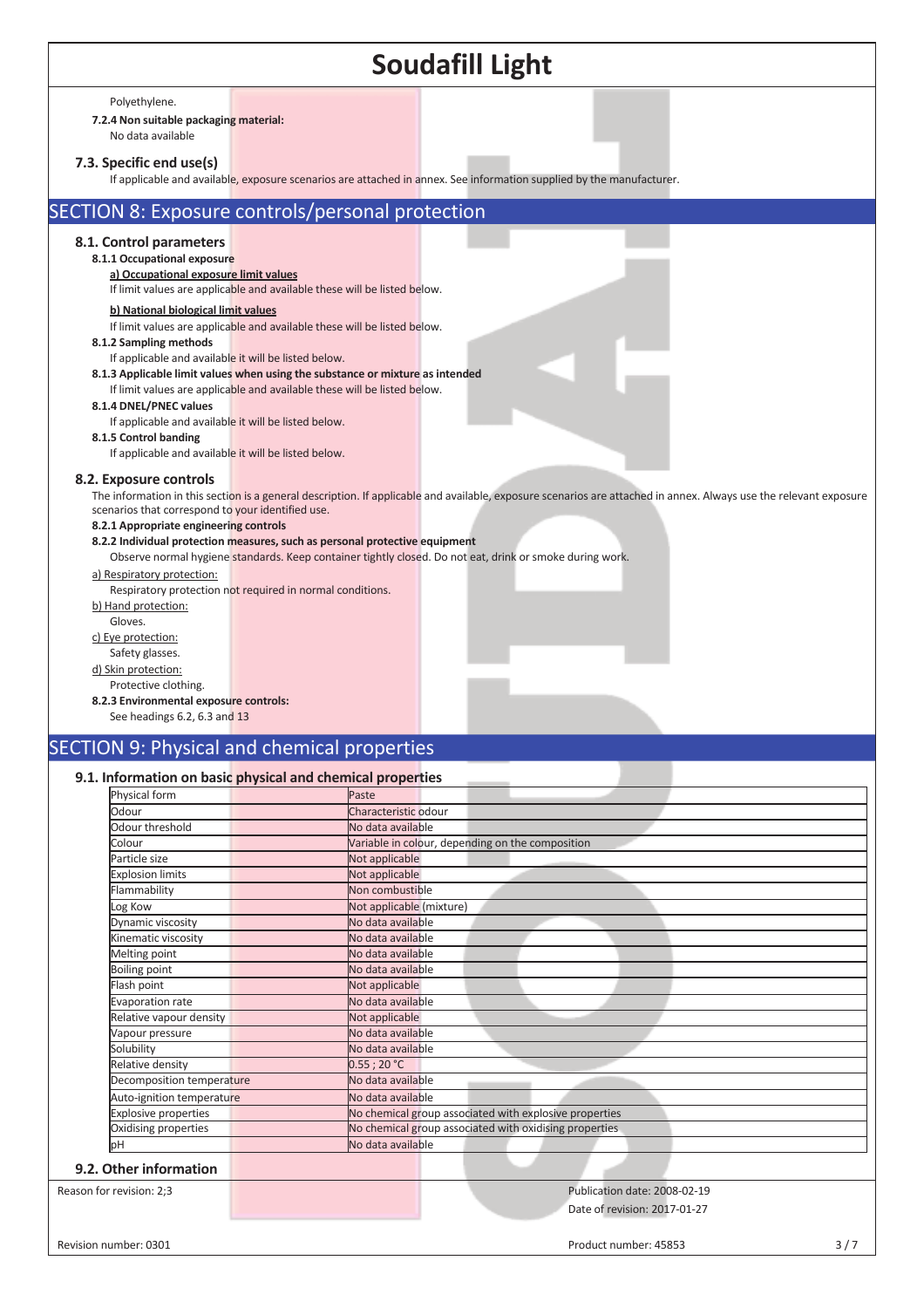| Soudafill Light                                                                                                                                                                                                                                                              |                              |  |
|------------------------------------------------------------------------------------------------------------------------------------------------------------------------------------------------------------------------------------------------------------------------------|------------------------------|--|
| 550 kg/m <sup>3</sup> ; 20 °C<br>Absolute density                                                                                                                                                                                                                            |                              |  |
| <b>SECTION 10: Stability and reactivity</b>                                                                                                                                                                                                                                  |                              |  |
| 10.1. Reactivity<br>No data available.                                                                                                                                                                                                                                       |                              |  |
| 10.2. Chemical stability<br>Stable under normal conditions.                                                                                                                                                                                                                  |                              |  |
| 10.3. Possibility of hazardous reactions<br>No data available.                                                                                                                                                                                                               |                              |  |
| 10.4. Conditions to avoid<br>No data available.                                                                                                                                                                                                                              |                              |  |
| 10.5. Incompatible materials<br>No data available.                                                                                                                                                                                                                           |                              |  |
| 10.6. Hazardous decomposition products<br>Upon combustion: CO and CO2 are formed.                                                                                                                                                                                            |                              |  |
| <b>SECTION 11: Toxicological information</b>                                                                                                                                                                                                                                 |                              |  |
| 11.1. Information on toxicological effects<br>11.1.1 Test results                                                                                                                                                                                                            |                              |  |
| <b>Acute toxicity</b>                                                                                                                                                                                                                                                        |                              |  |
| Soudafill Light<br>No (test) data on the mixture available<br>Judgement is based on the relevant ingredients<br>Conclusion<br>Not classified for acute toxicity                                                                                                              |                              |  |
| Corrosion/irritation                                                                                                                                                                                                                                                         |                              |  |
| Soudafill Light<br>No (test) data on the mixture available<br>Judgement is based on the relevant ingredients<br>Conclusion<br>Not classified as irritating to the skin<br>Not classified as irritating to the eyes<br>Not classified as irritating to the respiratory system |                              |  |
| Respiratory or skin sensitisation                                                                                                                                                                                                                                            |                              |  |
| Soudafill Light<br>No (test) data on the mixture available<br>Judgement is based on the relevant ingredients<br>Conclusion<br>Not classified as sensitizing for inhalation                                                                                                   |                              |  |
| Not classified as sensitizing for skin<br>Specific target organ toxicity                                                                                                                                                                                                     |                              |  |
| Soudafill Light<br>No (test) data on the mixture available<br>Judgement is based on the relevant ingredients<br>Conclusion<br>Not classified for subchronic toxicity<br>Mutagenicity (in vitro)                                                                              |                              |  |
| Soudafill Light<br>No (test) data on the mixture available                                                                                                                                                                                                                   |                              |  |
| Mutagenicity (in vivo)                                                                                                                                                                                                                                                       |                              |  |
| Soudafill Light<br>No (test) data on the mixture available<br>Judgement is based on the relevant ingredients<br>Conclusion                                                                                                                                                   |                              |  |
| Reason for revision: 2;3                                                                                                                                                                                                                                                     | Publication date: 2008-02-19 |  |

Revision number: 0301 4/7

 $\mathsf{l}$ 

Date of revision: 2017-01-27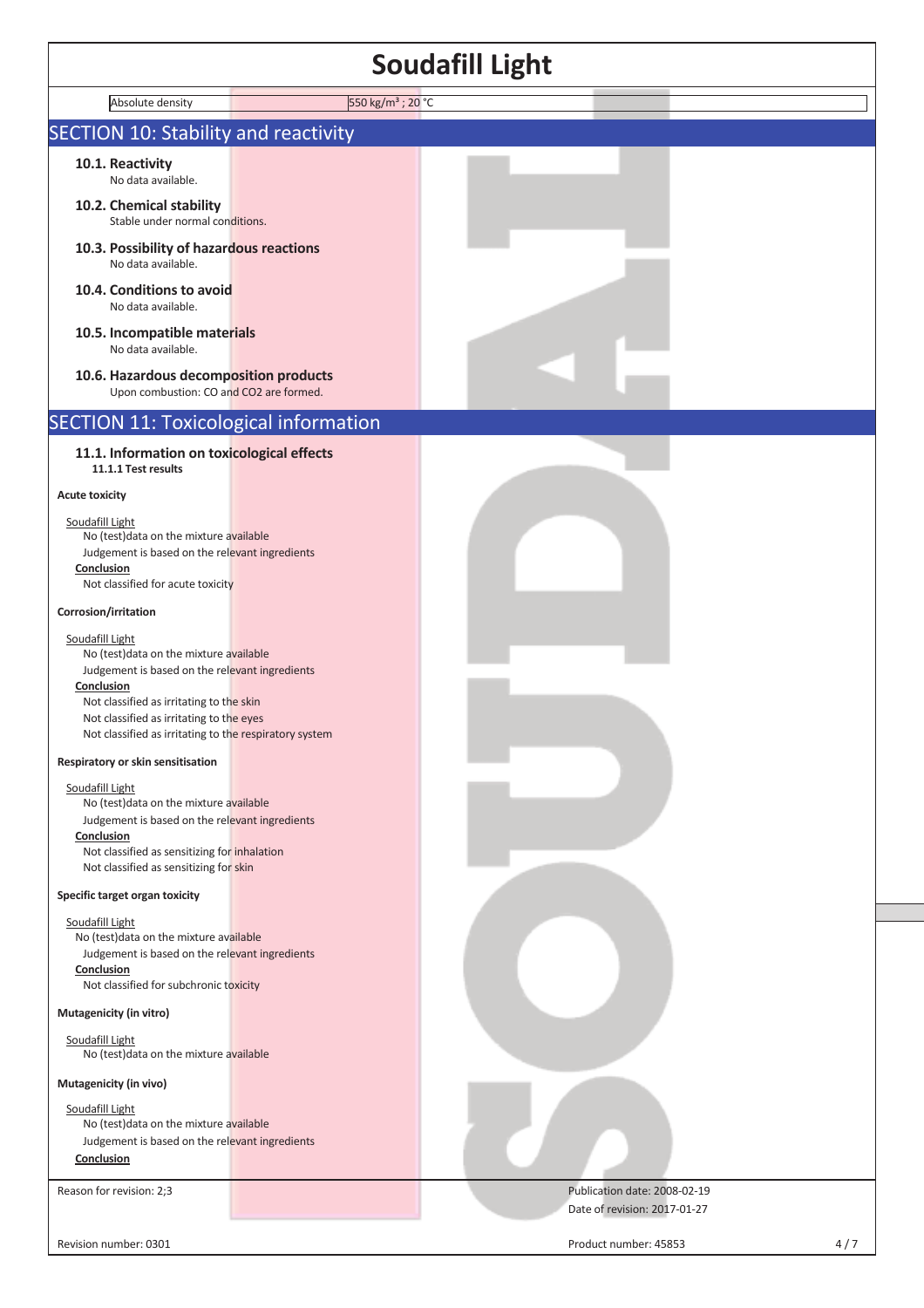|                                                                                                                                                                                                                                   |                                                                                                           |       | <b>Soudafill Light</b>                                                                                                                                            |                            |     |
|-----------------------------------------------------------------------------------------------------------------------------------------------------------------------------------------------------------------------------------|-----------------------------------------------------------------------------------------------------------|-------|-------------------------------------------------------------------------------------------------------------------------------------------------------------------|----------------------------|-----|
| Not classified for mutagenic or genotoxic toxicity                                                                                                                                                                                |                                                                                                           |       |                                                                                                                                                                   |                            |     |
| Carcinogenicity                                                                                                                                                                                                                   |                                                                                                           |       |                                                                                                                                                                   |                            |     |
| Soudafill Light<br>No (test) data on the mixture available<br>Judgement is based on the relevant ingredients<br>Conclusion<br>Not classified for carcinogenicity                                                                  |                                                                                                           |       |                                                                                                                                                                   |                            |     |
| <b>Reproductive toxicity</b>                                                                                                                                                                                                      |                                                                                                           |       |                                                                                                                                                                   |                            |     |
| Soudafill Light<br>No (test) data on the mixture available<br>Judgement is based on the relevant ingredients<br>Conclusion<br>Not classified for reprotoxic or developmental toxicity                                             |                                                                                                           |       |                                                                                                                                                                   |                            |     |
| <b>Toxicity other effects</b>                                                                                                                                                                                                     |                                                                                                           |       |                                                                                                                                                                   |                            |     |
| Soudafill Light<br>No (test) data on the mixture available                                                                                                                                                                        |                                                                                                           |       |                                                                                                                                                                   |                            |     |
| Chronic effects from short and long-term exposure                                                                                                                                                                                 |                                                                                                           |       |                                                                                                                                                                   |                            |     |
| Soudafill Light<br>No effects known.                                                                                                                                                                                              |                                                                                                           |       |                                                                                                                                                                   |                            |     |
| <b>SECTION 12: Ecological information</b>                                                                                                                                                                                         |                                                                                                           |       |                                                                                                                                                                   |                            |     |
| 12.1. Toxicity                                                                                                                                                                                                                    |                                                                                                           |       |                                                                                                                                                                   |                            |     |
| Soudafill Light<br>No (test) data on the mixture available                                                                                                                                                                        |                                                                                                           |       |                                                                                                                                                                   |                            |     |
| Judgement of the mixture is based on the relevant ingredients                                                                                                                                                                     |                                                                                                           |       |                                                                                                                                                                   |                            |     |
| Conclusion                                                                                                                                                                                                                        | Not classified as dangerous for the environment according to the criteria of Regulation (EC) No 1272/2008 |       |                                                                                                                                                                   |                            |     |
| 12.2. Persistence and degradability                                                                                                                                                                                               |                                                                                                           |       |                                                                                                                                                                   |                            |     |
| Contains non readily biodegradable component(s)                                                                                                                                                                                   |                                                                                                           |       |                                                                                                                                                                   |                            |     |
| 12.3. Bioaccumulative potential<br>Soudafill Light                                                                                                                                                                                |                                                                                                           |       |                                                                                                                                                                   |                            |     |
| Log Kow<br><b>Method</b>                                                                                                                                                                                                          | <b>Remark</b>                                                                                             | Value | <b>Temperature</b>                                                                                                                                                | <b>Value determination</b> |     |
|                                                                                                                                                                                                                                   | Not applicable (mixture)                                                                                  |       |                                                                                                                                                                   |                            |     |
| Conclusion<br>Does not contain bioaccumulative component(s)<br>12.4. Mobility in soil                                                                                                                                             |                                                                                                           |       |                                                                                                                                                                   |                            |     |
| No (test) data on mobility of the components available                                                                                                                                                                            |                                                                                                           |       |                                                                                                                                                                   |                            |     |
| 12.5. Results of PBT and vPvB assessment                                                                                                                                                                                          |                                                                                                           |       | Does not contain component(s) that meet(s) the criteria of PBT and/or vPvB as listed in Annex XIII of Regulation (EC) No 1907/2006.                               |                            |     |
| 12.6. Other adverse effects<br>Soudafill Light<br>Fluorinated greenhouse gases (Regulation (EU) No 517/2014)<br>Ozone-depleting potential (ODP)<br>Not classified as dangerous for the ozone layer (Regulation (EC) No 1005/2009) |                                                                                                           |       | None of the known components is included in the list of fluorinated greenhouse gases (Regulation (EU) No 517/2014)                                                |                            |     |
| <b>SECTION 13: Disposal considerations</b>                                                                                                                                                                                        |                                                                                                           |       |                                                                                                                                                                   |                            |     |
| scenarios that correspond to your identified use.                                                                                                                                                                                 |                                                                                                           |       | The information in this section is a general description. If applicable and available, exposure scenarios are attached in annex. Always use the relevant exposure |                            |     |
| 13.1. Waste treatment methods<br>13.1.1 Provisions relating to waste<br><b>European Union</b>                                                                                                                                     |                                                                                                           |       |                                                                                                                                                                   |                            |     |
| Reason for revision: 2;3                                                                                                                                                                                                          |                                                                                                           |       | Publication date: 2008-02-19<br>Date of revision: 2017-01-27                                                                                                      |                            |     |
| Revision number: 0301                                                                                                                                                                                                             |                                                                                                           |       | Product number: 45853                                                                                                                                             |                            | 5/7 |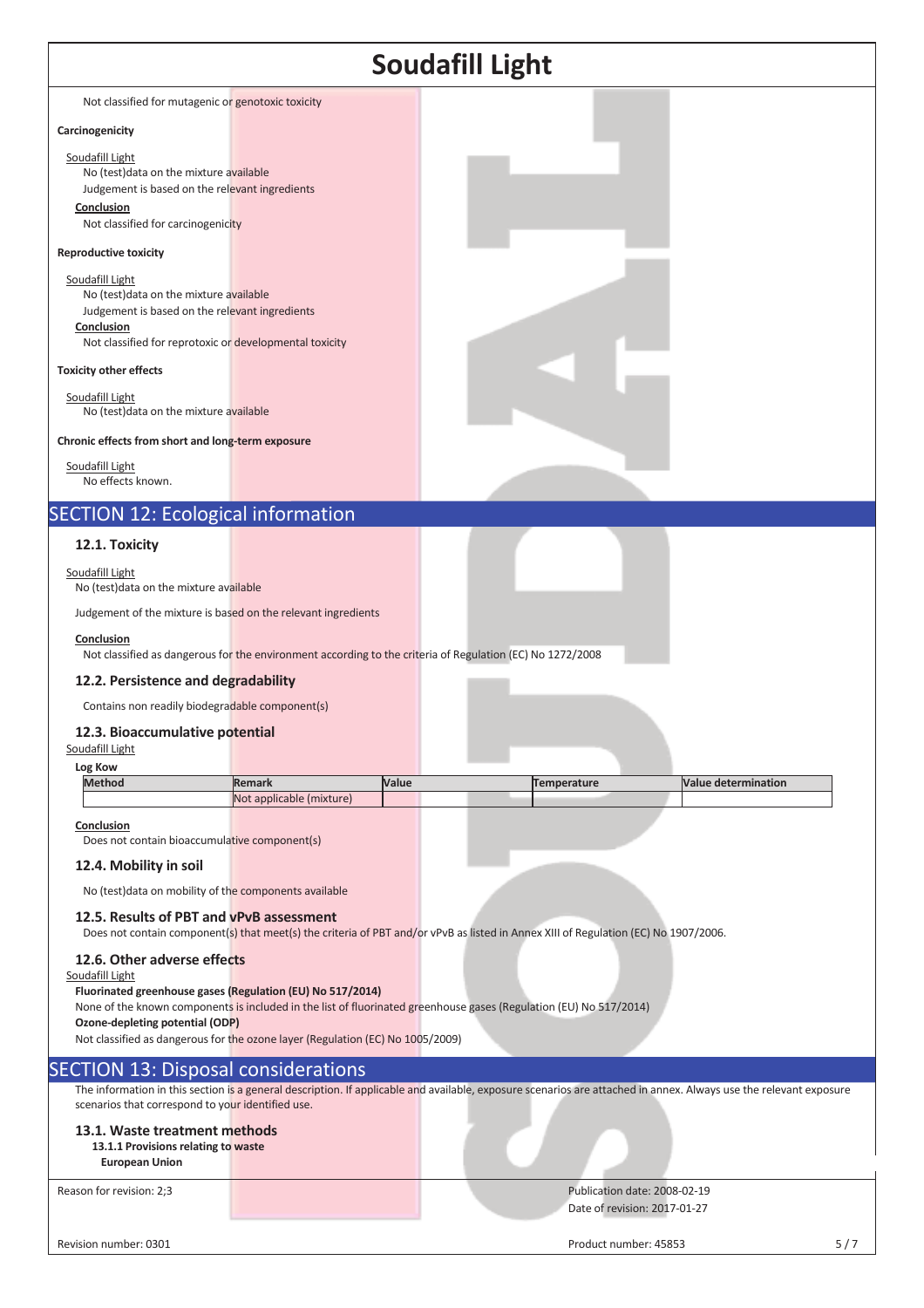Can be considered as non hazardous waste according to Directive 2008/98/EC, as amended by Regulation (EU) No 1357/2014.

Waste material code (Directive 2008/98/EC, Decision 2000/0532/EC).

08 04 10 (wastes from MFSU of adhesives and sealants (including waterproofing products): waste adhesives and sealants other than those mentioned in 08 04 09). Depending on branch of industry and production process, also other waste codes may be applicable.

#### **13.1.2 Disposal methods**

Remove waste in accordance with local and/or national regulations. Remove to an authorized waste treatment plant.

### **13.1.3 Packaging/Container**

**European Union** 

Waste material code packaging (Directive 2008/98/EC). 15 01 02 (plastic packaging).

# SECTION 14: Transport information

### **Road (ADR), Rail (RID), Inland waterways (ADN), Sea (IMDG/IMSBC), Air (ICAO-TI/IATA-DGR)**

| 14.1. UN number                                                          |             |
|--------------------------------------------------------------------------|-------------|
| Transport                                                                | Not subject |
| 14.2. UN proper shipping name                                            |             |
| 14.3. Transport hazard class(es)                                         |             |
| Hazard identification number                                             |             |
| Class                                                                    |             |
| Classification code                                                      |             |
| 14.4. Packing group                                                      |             |
| Packing group                                                            |             |
| Labels                                                                   |             |
| 14.5. Environmental hazards                                              |             |
| Environmentally hazardous substance mark                                 | no          |
| 14.6. Special precautions for user                                       |             |
| Special provisions                                                       |             |
| Limited quantities                                                       |             |
| 14.7. Transport in bulk according to Annex II of Marpol and the IBC Code |             |
| Annex II of MARPOL 73/78                                                 |             |
|                                                                          |             |

# SECTION 15: Regulatory information

**15.1. Safety, health and environmental regulations/legislation specific for the substance or mixture**

#### **European legislation:**

VOC content Directive 2010/75/EU

| <b>VOC content</b>                          |                                                                   | Remark                                                                                                                |  |
|---------------------------------------------|-------------------------------------------------------------------|-----------------------------------------------------------------------------------------------------------------------|--|
| 0%                                          |                                                                   |                                                                                                                       |  |
| 0 g/l                                       |                                                                   |                                                                                                                       |  |
| <b>National legislation Belgium</b>         |                                                                   |                                                                                                                       |  |
| Soudafill Light                             |                                                                   |                                                                                                                       |  |
| No data available                           |                                                                   |                                                                                                                       |  |
| <b>National legislation The Netherlands</b> |                                                                   |                                                                                                                       |  |
| Soudafill Light                             |                                                                   |                                                                                                                       |  |
| No data available                           |                                                                   |                                                                                                                       |  |
|                                             |                                                                   |                                                                                                                       |  |
| <b>National legislation France</b>          |                                                                   |                                                                                                                       |  |
| Soudafill Light                             |                                                                   |                                                                                                                       |  |
| No data available                           |                                                                   |                                                                                                                       |  |
| <b>National legislation Germany</b>         |                                                                   |                                                                                                                       |  |
| Soudafill Light                             |                                                                   |                                                                                                                       |  |
| <b>WGK</b>                                  |                                                                   | 1; Classification water polluting based on the components in compliance with Verwaltungsvorschrift wassergefährdender |  |
|                                             | Stoffe (VwVwS) of 27 July 2005 (Anhang 4)                         |                                                                                                                       |  |
| <b>National legislation United Kingdom</b>  |                                                                   |                                                                                                                       |  |
| Soudafill Light                             |                                                                   |                                                                                                                       |  |
| No data available                           |                                                                   |                                                                                                                       |  |
| Other relevant data                         |                                                                   |                                                                                                                       |  |
|                                             |                                                                   |                                                                                                                       |  |
| Soudafill Light<br>No data available        |                                                                   |                                                                                                                       |  |
|                                             |                                                                   |                                                                                                                       |  |
| 15.2. Chemical safety assessment            |                                                                   |                                                                                                                       |  |
|                                             | No chemical safety assessment has been conducted for the mixture. |                                                                                                                       |  |
|                                             |                                                                   |                                                                                                                       |  |
|                                             |                                                                   |                                                                                                                       |  |
| Reason for revision: 2;3                    |                                                                   | Publication date: 2008-02-19                                                                                          |  |
|                                             |                                                                   | Date of revision: 2017-01-27                                                                                          |  |
|                                             |                                                                   |                                                                                                                       |  |
| Revision number: 0301                       |                                                                   | $6/7$<br>Product number: 45853                                                                                        |  |
|                                             |                                                                   |                                                                                                                       |  |